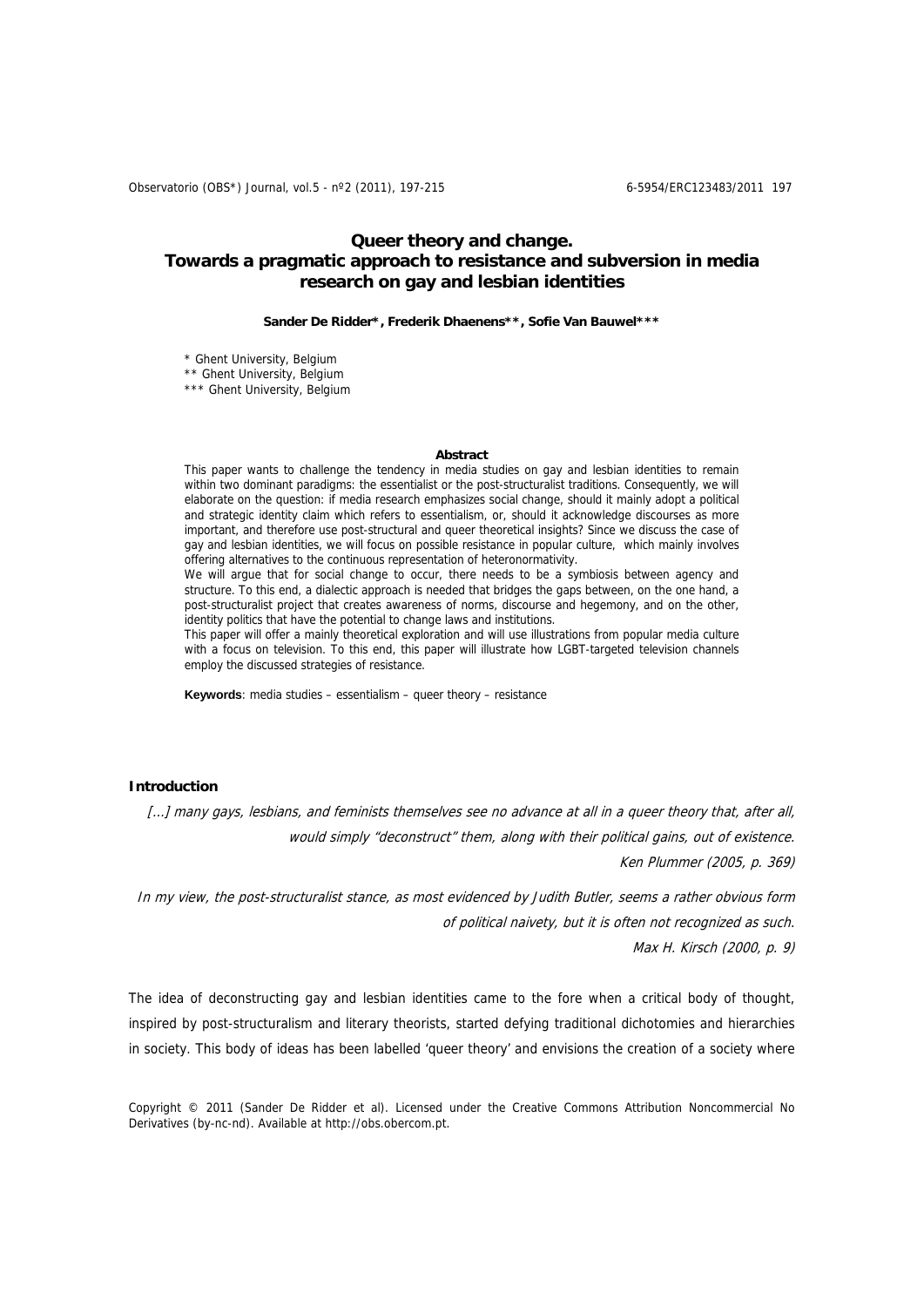equality can be experienced within every social interaction by the 'queering of culture'. This practice is understood to mean the reinterpretation and deconstruction of dominant power structures in society (Kirsch, 2000, p. 33). In particular, literary, film and media scholars (e.g. Doty, 1995; Sedgwick, 1985) have been reading canonic and popular culture against the grain. By reimaging texts outside the boundaries of heteronormativity, these queer readings aim to uncover and deconstruct the normative discourses embedded in popular media products. However, despite the proliferation of these academic perspectives that aim to queer culture, there is no significant social change. Today, gender and sexuality still function as normative and binary cultural systems in our social reality. Heterosexuality is still the norm in culture, society and politics: 'everyone and everything is judged from the perspective of straight' (Chambers, 2003, p. 26). Heteronormative discourses are still today 'deeply bound up with the maintenance of the gender binary' (Ward & Schneider, 2009). Since queer theory rejects civil-rights strategies (Stein & Plummer, 1995, p. 135), one can question its political grounding, and moreover, start doubting its democratic and emancipatory potential. Activist views that use the politics of identity to claim recognition are opposed to these methods, and believe in a strategic essentialism to offer resistance and assimilation (De Lauretis, 1987; Fuss, 1990).

Media have been instrumental in propelling the changing perception of gay and lesbian identities (Streitmatter, 2009), and have the potential to participate in an emancipatory project that envisions social change. However, in popular culture, strong heteronormative assumptions are still being proliferated and reiterated by numerous media representations. Since the general emphasis in media and cultural studies is on being part of a democratic project, we will argue that, in the sphere of media studies research, critiques on popular culture should stay in touch with everyday life and social reality. Popular texts are polysemic (Fiske, 1989) and can therefore be seen as inherently possessing a 'potential site of resistance' (Best, 1998). In the case of gay and lesbian identities, this resistance mainly involves offering alternatives to the continuous representation of heteronormativity. However, the queering of culture has been reproached as a 'carnivalesque, parodic, rebellious, and playful' form of resistance (Plummer, 2005, p. 370) that does not support a pragmatic approach to media research focussing on gay and lesbian identities. Therefore, we aim to offer a media critique that merges academic discourses on resistance within a given social reality. In particular, this contribution will focus on an elaboration and evaluation of resistant strategies that emphasize a clear strategic identity, such as empowerment and – from a more queer perspective – subversion/deconstruction. Furthermore, these strategies will be approached as instruments to uncover and challenge (hetero-) normativity, and to generate a realistic critique on media representations.

It will become clear that social change balances between agency and structure (Giddens, 1994). Consequently, media research on sexuality and emancipation should adopt the politics of representation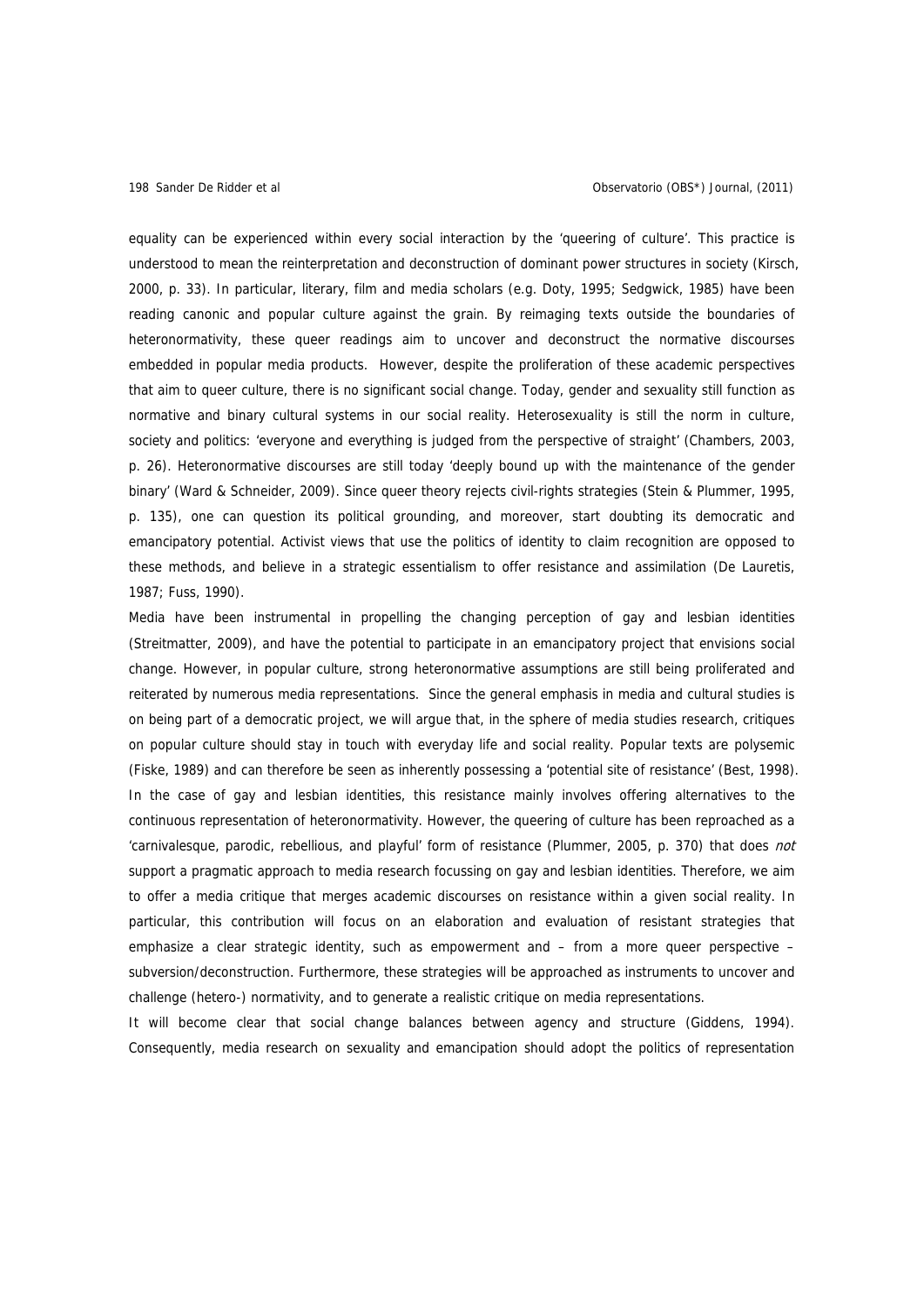and a politic of norms, each offering different resistant strategies. A politics of representation, which claims strategic essentialist identities, emphasizes a political outcome; while a politics of norms operates at the individual, social and cultural level rather than at the political. We will argue that a dialectical approach that uses these two positions and blends them into a synthesis seems to be adequate.

This paper will offer a mainly theoretical exploration and will use illustrations from popular media culture with a focus on television. To this end, this paper will illustrate how the rise of LGBT-targeted television channels employs the discussed strategies of resistance.

## **The problem with the cultural and political in gender and sexuality**

The strongly polemic views between the post-structural insights that emphasize a fluid identity concept on the one hand and the more activist view that uses identity politics to claim recognition on the other, is elaborated upon in this first part. We will argue that each of these positions fail to offer concrete potential for social change. Instead, we suggest a dialectical approach, which should also reflect on critiques done on representations in media research. Further, it is important to realize that, although each of the views has a very different interpretation, their fundamental goal is the same: to accept the diversity which is reflected in all institutions, identities and practices.

### On the role of identity politics and representation

In this paper identity politics is interpreted as a tactical strategy for social change, largely adopted by social movements such as the lesbian and gay movements<sup>[1](#page-2-0)</sup>. Identity politics, according to Buckingham (2007, p. 7), 'refers primarily to activist social movements […] [that] have struggled to resist oppressive accounts of their identities constructed by others who hold power over them, and claimed the right for selfdetermination.' Further, he defines essentialism as 'the tendency to generalize about the members of a particular group and assimilate them to a singular identity' (p. 7). Buckingham sees essentialism as a critique on identity politics because it is inevitable that the latter neglects multiple identities and thereby reduces personalities in a nonsensical way. Bernstein (2002, p. 532), in her definition of identity politics, directly links its vision to an essentialist outcome in the case of the lesbian and gay social movement:

'[Identity politics] Refers to politics based on essentialist or fixed notions of identity. In the case of lesbians and gay men, homosexuality is seen as fixed, whether it is conceived of as a result of nature (genes, hormones, etc.) or nurture – etched indelibly in early childhood socialization resulting in a unitary identity that cannot be altered.'

<span id="page-2-0"></span><sup>1&</sup>lt;br>1dentity and identity politics can also be discussed as an analytical concept. Thorough contributions which clearly discuss debates concerning identity (politics)<br>and identification as analyzing tools are very valuable (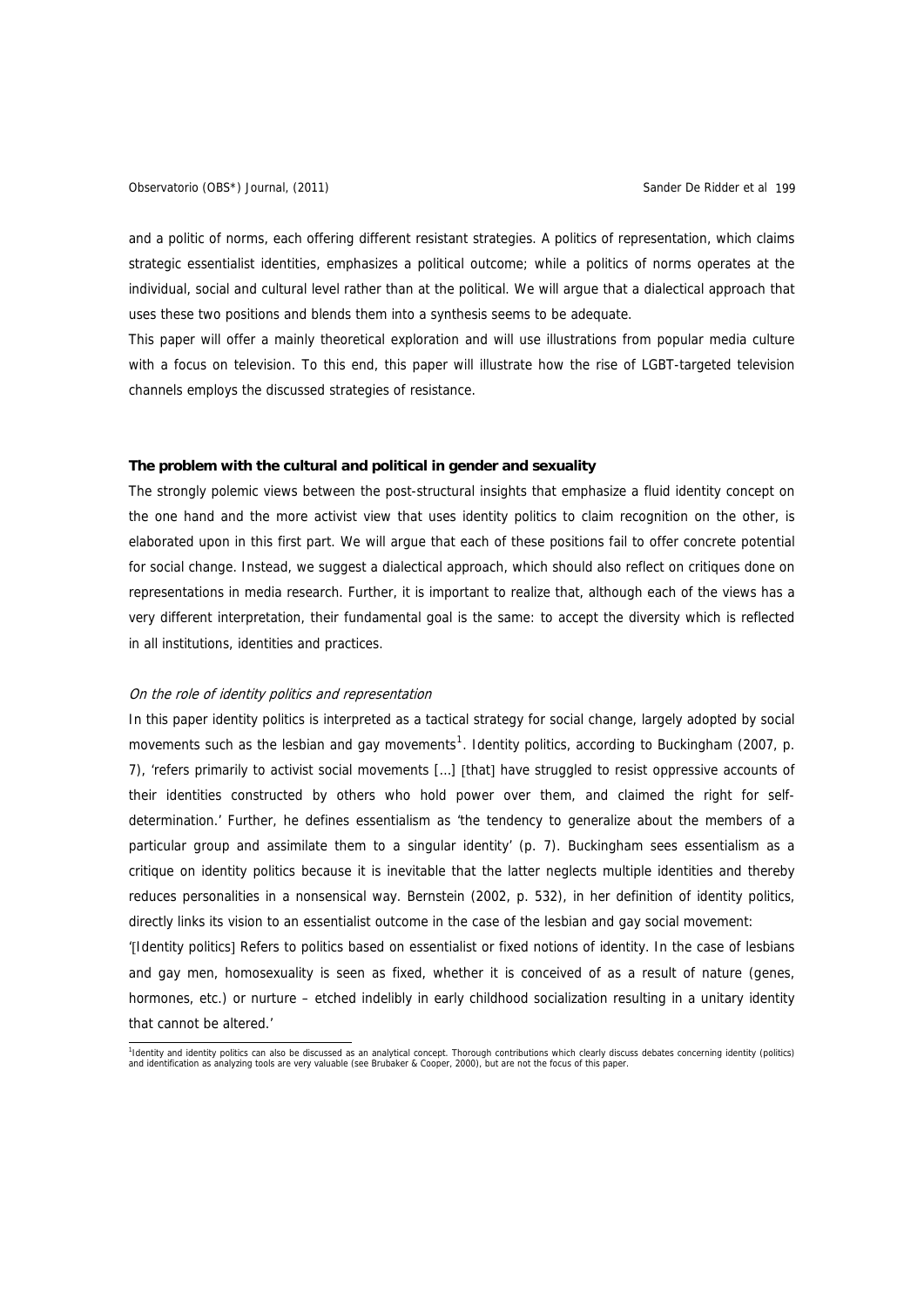It is clear that this essentialist perspective on identity can maintain a conservative status quo when relying on so-called 'gay genes' and unchangeable fixed identities. However, from a constructivist perspective, the notion of a biologically fixed identity repudiates the discursive power of society and overlooks the multiple dimensions of an identity. Further, different identity positions derive meaning through their relations and interactions with other identity articulations. As such, homosexuality only exists in relation to its opponent heterosexuality, one of many binary oppositions that are discursively rendered hegemonic. This diachronic debate of essentialism versus constructivism culminated in the 1970s, but remained too polemical for resolution. It was into this situation that authors such as Diana Fuss (1990) and Teresa De Lauretis (1999) wrote, addressing the academic discord regarding identity. In *Essentially speaking: Feminism, nature and* difference, Fuss offers a compromise between the essentialist and constructionist views by positioning herself as 'an anti-essentialist who wants to preserve (in both senses of the term: to maintain and to embalm) the category of essence.' (1990, p. xiv). She makes it clear that 'essentialism can successfully operate, in particular contexts, as an interventionary strategy.' (p. 32). Kirsh (2000, p. 60), for his part, asks: 'in the context of social change, is it productive to reify categories and then dismiss them, because of the danger of their "essentializing nature"?' Looking from a social change perspective, identity politics can be considered as a necessary interventionary strategy. A historical look at the lesbian and gay movement shows that a strong identity claim was a necessary empowerment strategy in the 1960s and 1970s in order to gain political access (Bernstein, 2002). As Weeks (1996) argues, the sodomy status and the recognition of homosexuals as a different category in medical sciences, led to a strategic labelling that has actually forced further recognition and acceptation. In this way, the creation of a gay and lesbian community was encouraged, which gradually formed a subculture in which gay and lesbian identities were socialized. Hence, a strategy of identity politics can be considered a form of resistance, rooting, as it does, for institutional and communal change. Since it concerns issues that are situated at the political level, it does not engage with social and individual identity practices that are situated at the social and cultural levels.

Representation is a significant issue in identity politics. The right to be visible, acknowledged, and in this way legitimated, is indispensible for social change. Therefore, media representations of gay and lesbian identities in popular culture are crucial. However, being represented as a subculture is as important as how they are represented. Hence, the politics of representation – in analogy with identity politics – calls attention to the constant reproductions of the existing power structures that dominate, and to subordinate identities in representations (Durham & Kellner, 2006, p. 390). To 'represent someone or something in a certain way, within a certain "regime of representation"' (Hall, 2003, p. 259), holds enormous symbolic power. Stereotyping as a hegemonic representation practice is the most obvious example of the use of this power, which excludes and naturalizes everything that does not belong to the dominant cultural practices.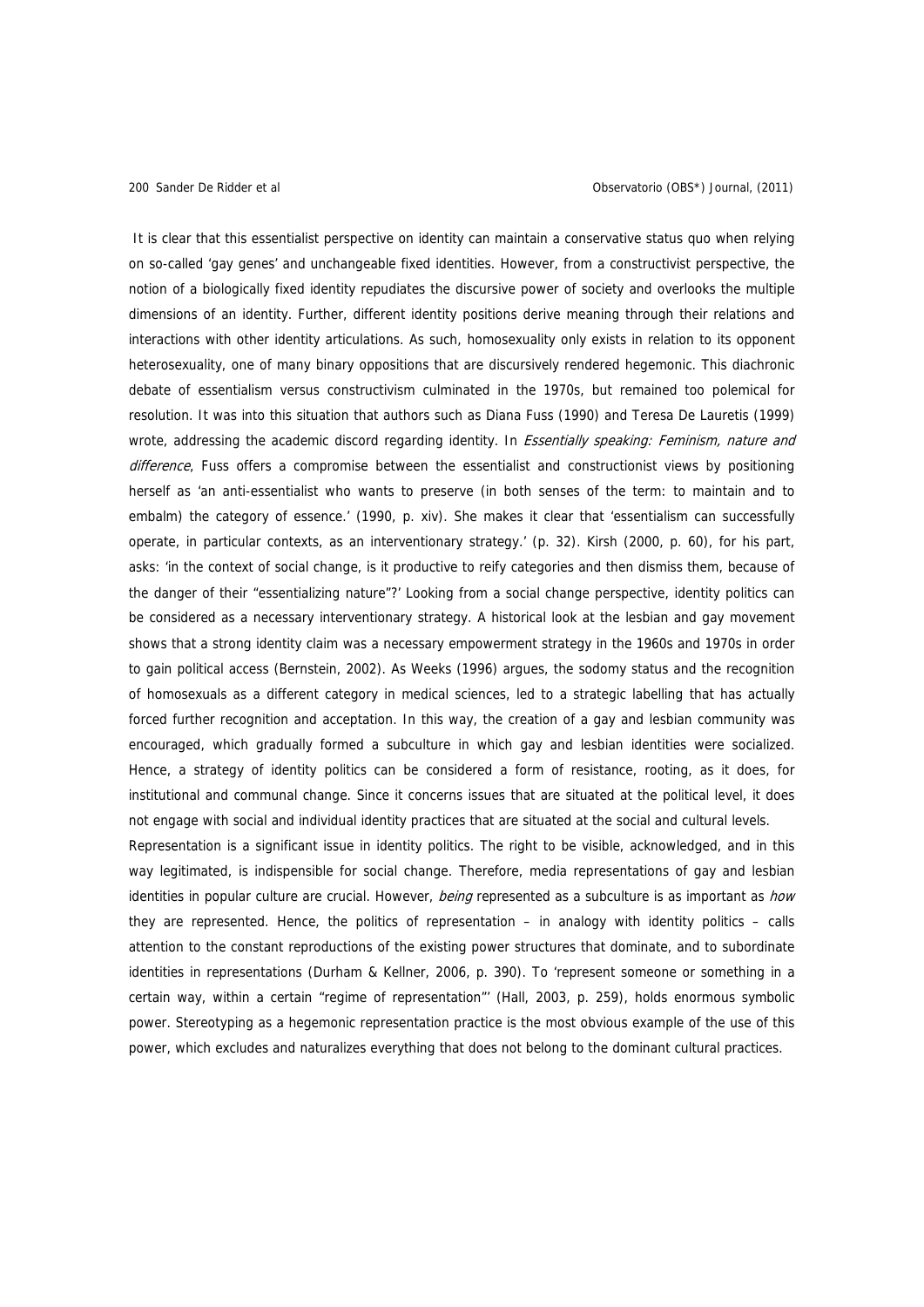As Streitmatter (2009, p. 2) underscores, media have been instrumental in propelling a changing perception of gay and lesbian identities. Media have the potential to participate in an emancipatory project that envisions social change. Research on media and its representation of gender and sexuality is at the core of feminist media studies, creating a paradigm that is largely adapted by media and cultural studies to analyze the relation between gender and sexuality, and media and culture, in a critical way (Van Zoonen, 1994). From an identity politics perspective, being represented as a group is an important aspect that is, among others, translated into so-called 'counting heads' research, which monitors, for example, the share of LGBT characters in television series. An obvious example of this, for the American television market, can be found in the *Where We are on TV Report*, published by GLAAD<sup>[2](#page-4-0)</sup> (2010b). Since gay and lesbian identities have long been symbolically annihilated (Hart, 2000; Westerfelhaus & Lacroix, 2006), the claim for participation and representation in popular media, such as television, is clearly an empowerment strategy enacted at the institutional level. However, media critique does not only underscore the importance of being represented, it also denounces the long-lasting and highly stereotyped representation of gay and lesbian identities (Dyer, 2002; Hart, 2000; Streitmatter, 2009). Although these authors claim that enormous progress has been made, the outcome to this day 'is one of those "half empty, half full" stories. It is not the worst of times, and it's certainly not the best of times' (Gross, 2007, p. 121). For Streitmatter, the media representation of gay men and lesbians should, as he concludes, enter a fourth stage: 'S-E-X' (Streitmatter, 2009, p. 186). From his point of view, representations of gay men and women are not realistic because they are 'desexualized'. This request for more authentic and 'real' representation of gay and lesbian identities is an obvious example of their claiming a clear identity that should become empowered in the media because of their potential to spread significant meanings about our daily environment.

However, can we consider this media critique as being supportive of real social change? One could argue that this demand for a distinctive gay and lesbian identity only reinforces inequality and, hence, upholds binary oppositions, while all non-normative alternatives remain excluded. This argument will be further elaborated in the next part of this paper.

#### Going beyond the system: towards a politics of norms

Simultaneously with the constructionist versus essentialist debate (cfr. supra), critical theories and paradigms were highly influenced by the postmodern turn in the 1980s, resulting in post-structuralism and radical ideas of destabilization by deconstruction. With regard to gay and lesbian identities, postmodernism positioned the rejection of the so-called meta-narratives (cfr. supra), with an emphasis on 'local knowledge'.

<span id="page-4-0"></span> 2 The Gay & Lesbian Alliance Against Defamation (GLAAD) is an American non-profit organization that 'amplifies the voice of the LGBT community by empowering real people to share their stories, holding the media accountable for the words and images they present, and helping grassroots organizations communicate<br>effectively. By ensuring that the stories of LGBT people are heard t equality.' (2010a).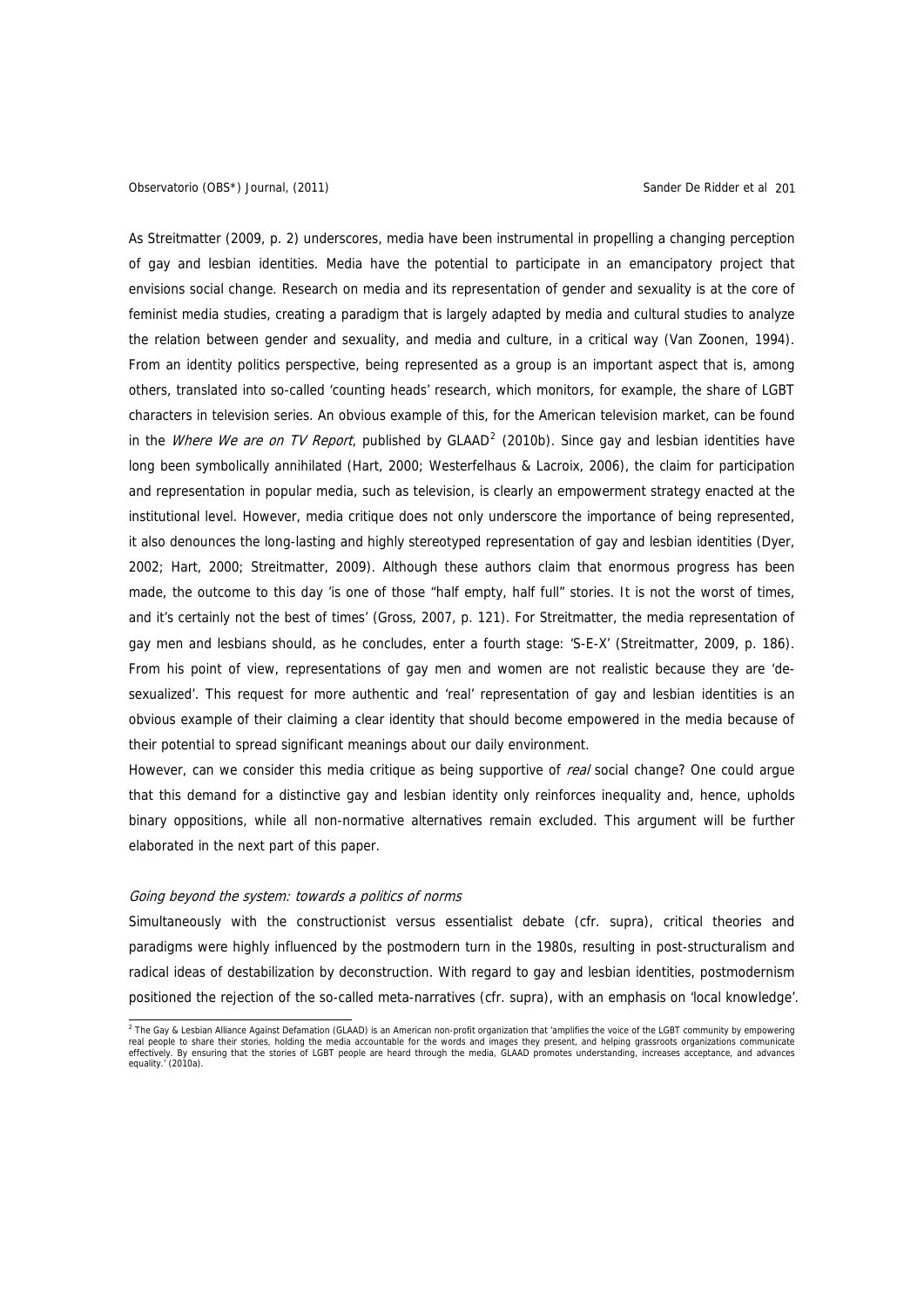Hence, it recognizes 'otherness' and 'difference', but dismisses all symbolic hierarchies. Moreover, identity in postmodernism is approached as fragmented, and the idea in social theory of a biographical continuity that is coherent but yet continuously revised (see Giddens, 1994, p. 5), is abolished (Featherstone, 1995). In this way, post-structuralism differs strongly from identity politics that reclaims identities. Social theorists and social constructionists such as Anthony Giddens (1994) and Richard Jenkins (2008) stress identity as a social process of becoming that is formed through social and cultural contexts which might change. Thus, significant similarities between social theorists and post-structuralist views are noticeable. In contrast to the essentialist thinkers, post-structuralist theorists believe that the categorization, which is created within a dominant and hegemonic discourse, only serves to reconstruct categories and binary oppositions between heterosexuals and homosexuals, such as in gay and lesbian studies. This is also the case between men and women in feminist studies (Mouffe, 1995; Seidman, 1997). Moreover, it labels people and almost automatically attributes a higher value to one of the categories (Derrida & Bass, 2003). Therefore, a radical deconstruction is necessary to emphasize an emancipatory movement.

Using these post-structuralist ideas, and highly influenced by the works of Foucault (1990; 1980; 1977) on power, ideology and sexuality, literary theorists (e.g. Butler, 1999; De Lauretis, 1987; Sedgwick, 1990; Warner, 1991; Wittig, 1992) have combined these insights to completely rethink gender and sexuality. This body of ideas has became institutionalized in academia and labelled 'queer theory'. These theorists reflect a resistance against the discursive power of heteronormativity and underscore the necessity to deconstruct the normative axioms of gender and sexuality. Because the contributors often use highbrow, elitist and incomprehensible language, the question of what queer theory will actually teach us (see Berlant & Warner, 1995) and, moreover, doubts regarding its democratic and social potential, are still relevant today. Queer theory is about offering a resistance which aims to deconstruct all normative axioms about gender and sexual identity. Defining queer theory is particularly difficult because there is little consensus: Halperin (1995, p. 62) attempts to define queer theory as follows: 'Queer is by definition whatever is at odds with the normal, the legitimate, the dominant. […] It is an identity without an essence. "Queer" then, demarcates not a positivity, but a positioning vis-à-vis the normative – a positioning that is not restricted to lesbians and gay men' [emphasis in original]. Furthermore, he argues that this theory wants to make us 'think what has not yet been thought' (2003, p. 343). The action that queer theory subscribes to is the '"queering" of culture, ranging from the reinterpretation of characters in novels and cinema, to the deconstruction of historical analysis' (Kirsch, 2000, p. 33). Since we are focussing on media research in this paper, we are particularly interested in these queer reinterpretations or explorations done in popular media research. Queer reading practices are done in film studies (e.g. Doty, 1995), but also on popular film and television productions, such as *Star Trek* (e.g. Kerry, 2009) and X-Men (e.g. Gauntlett, 2008). Studies done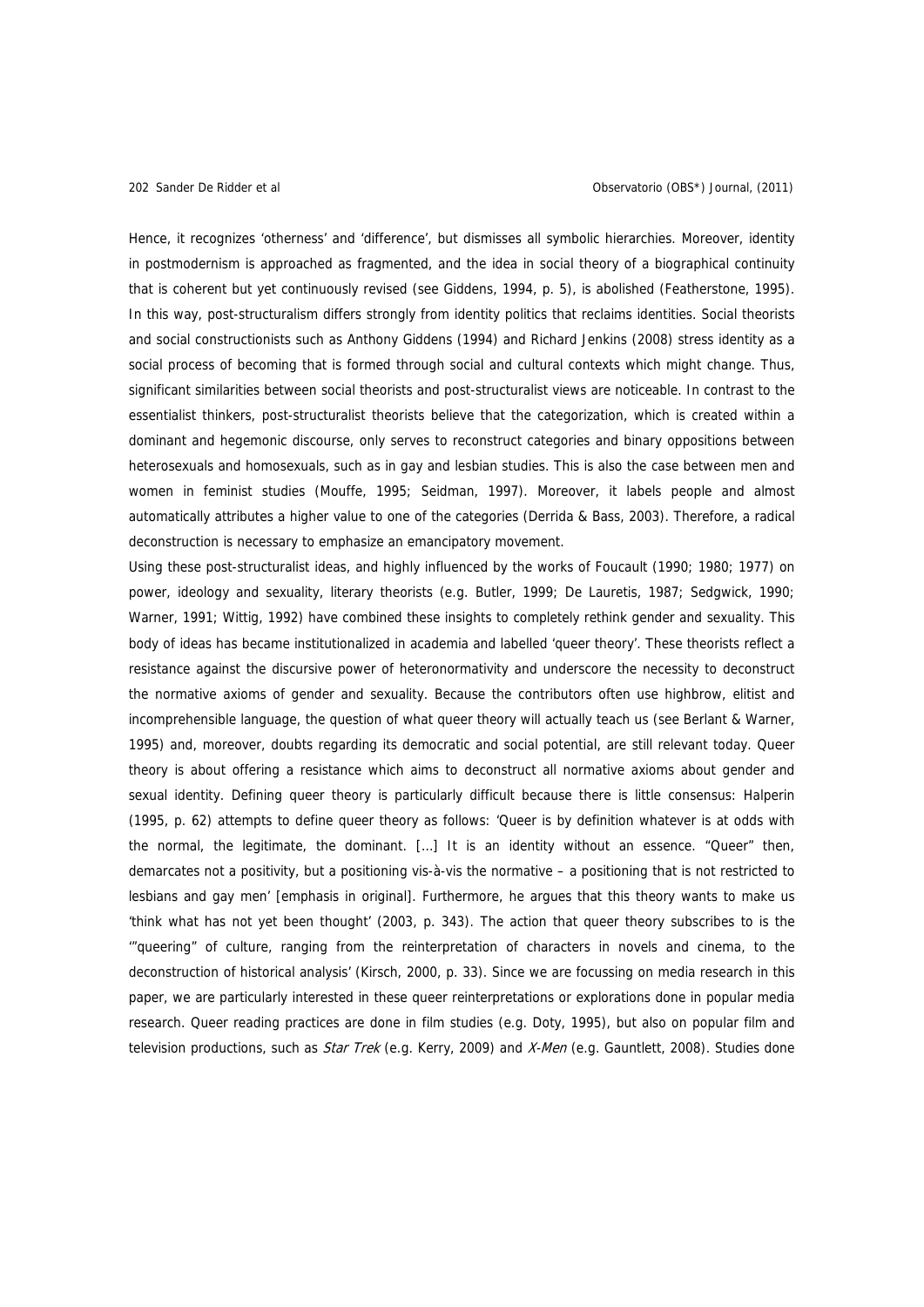on 'gay shows' such as Will & Grace (e.g. Battles & Hilton-Morrow, 2002), Queer eye for the straight guy (Lacroix & Westerfelhaus, 2005) and The L World (Chambers, 2006) adopt queer theory to formulate a critique that looks beyond the counting head stories and politics of representation (cfr. infra). Particularly, they reproach the heteronormative representations on mainstream television which continuously confirm the existing hegemonic discourses concerning gender and sexuality which are presented, to quote Antonio Gramsci's (1978) expression, as 'common sense'. From this point of view it can be said that there is nothing inherently queer about 'gay television' (see Avila-Saavedra, 2009).

Since queer theorists urge for change in the normative notions of gender, sexuality and identity, it can be argued that they also engage in an emancipatory project of social change. However, whereas an identity politics strategy is enacted at the political level and is engaged in institutional and communal change, queer theory resistance rejects civil-rights strategies and the politics of assimilation (Stein & Plummer, 1995, p. 134). Rather, queer theorists argue that change should be looked for at the individual, or social and cultural level, rather than at the political. Therefore, media research that explores from a queer theoretical perspective will focus on the politics of norms rather than on the politics of representation.

#### A Dialectic Approach to Social Change

Discussing both positions makes it clear that there are indeed strong polemical views concerning research into gay and lesbian identities as portrayed in the media. When reviewing this debate, we reduced it to its true nature: the essentialist versus the post-structuralist debate. Consequently, the question arose: if media research emphasizes social change, should it mainly adopt the politics of representation, or, should it acknowledge discourses as more important, and therefore adopt the politics of norms?

By adopting the politics of representation, identity claims will constantly be made whereby these identities will be re-established within the existing hegemony. Showing sex on television between two male characters, in prime time, will maybe shock the mainstream audience, but what else will it be than a shortterm act, an excess within a mainly heteronormative institution such as television? Does such an act change long-term norms and values in society at a social and cultural level? On the other hand, if a queer theoretical perspective is adopted, what political grounding will this 'queering of culture' have and, moreover, would it not lead to extreme relativism that would confuse personal action (e.g. queer reading practices) with structural power (Kirsch, 2000, p. 42)?

A dialectical approach that uses these two positions and blends them in a synthesis seems to be a reasonable middle path. This is not an obvious matter, because there seems to be a tendency in media and communication studies for research to reflect one of these two paradigms: This is not a new statement but has already been mentioned by Nathalie Fenton (2000, p. 724) in her article on The problematics of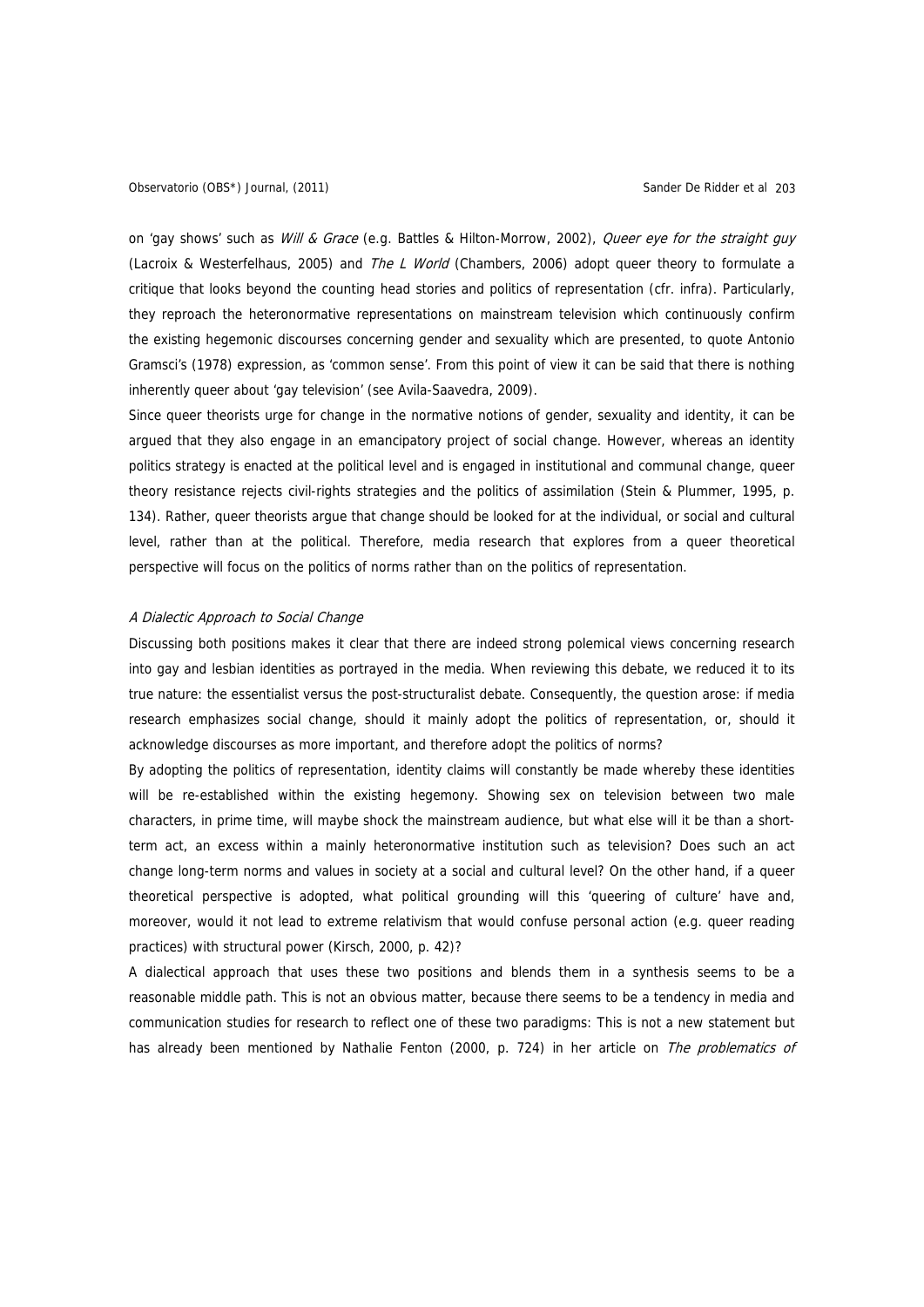postmodernism for feminist media studies. Research that emphasizes a politics of norms is mostly linked to textual analysis, but does not adopt the audience reception and the production context. Further, politics of representation is often limited within the binary gender and sexual system, as shown in quantitative research reports in which the numbers of LGBT characters in primetime are counted.

As Anthony Giddens (1994) states, for social change to occur there needs to be a symbiosis between agency and structure. A post-structuralist project creates awareness of norms, discourse and hegemony at the individual, cultural and social level, while empowerment and strong identity claims can change laws and institutions. For gay and lesbian identities in particular, the political is as important as the individual, or social and cultural, level, since recognition and representation as a group are needed to defy symbolic annihilation and to achieve social change.

#### **Representational strategies of resistance**

As we have argued that the achievement of social change is benefited by a dialectic approach, different media critiques and strategies of resistance that are either essentialist or post-structuralist, need to be reconciled. Since our paper focuses on media research regarding gay and lesbian identities, we therefore suggest how these oppositional approaches for looking at representation and resistance can become complementary, and work as catalysts for social change. To this end, we will draw on the study of representational strategies of resistance articulated within popular texts, a perspective that is considered to be equally as important as the study of dominance and exploitation in contemporary popular culture products (see Dhaenens, Van Bauwel, & Biltereyst, 2008). Since popular texts are polysemic (Fiske, 1989), they can be considered as inherently possessing a 'potential site of resistance' (Best, 1998). With regard to gay and lesbian identities, this resistance can be represented by the articulation of alternatives to the ubiquitous representation of the heterosexual matrix in the decoding and encoding phase.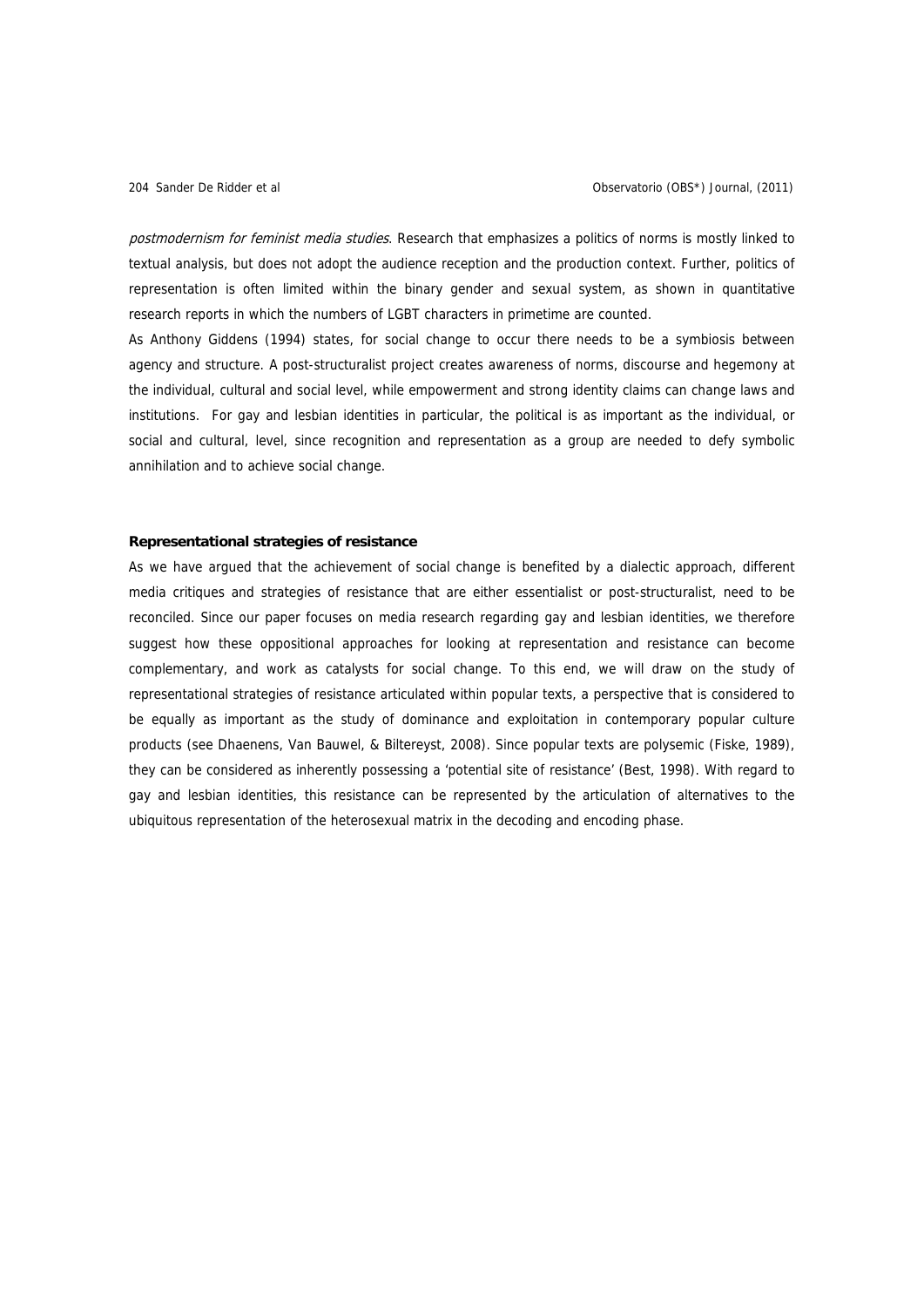Observatorio (OBS\*) Journal, (2011) Sander De Ridder et al 205



FIG. 1: Strategies of resistance and media research critiques

As our starting point, we have stressed that each form of resistance operates at a different level. Thus, representational strategies that depart from an essentialist perspective will be situated at the political level, by which we mean institutional, and will rely on strategies of empowerment. To this end, assimilation is perceived as a goal that allows a group to become recognized for its 'otherness'. Thereby, a social minority group can achieve a political identity that grants the group symbolic power. For media representations in particular, identity then becomes represented as a strategic identity. In relation to media, frequent and rounded gay and lesbian representation will be demanded. For instance, it will require gay and lesbian characters who are depicted as regular characters, who are granted equal screen time, who are treated in a similar fashion to the other characters, who are depicted having a romantic and sexual life, whose sexual orientation is not treated as an issue, and who are allowed to embrace their sexual orientation. If presented in this way, these strategies will avoid negative depiction, will only sparsely allow stereotyping and will condemn homophobia. Finally, these representational strategies will incorporate the struggle for identity, the personal and social acceptance of gay and lesbian identities and the importance of gay and lesbian rights (e.g. same-sex marriages and adoption rights).

This media research critique focuses on the politics of representation and empowerment, which, most remarkably, do not engage in questioning society nor its established norms and values. For example, representations of homophobia in popular television culture are, as Battles and Hilton Morrow (2002) conclude in their research on the television sitcom  $Will & Grace$ , represented as the problem of a 'marginalized individual', but never societal. Further, gay and lesbian identities and relationships are mostly presented in relation to heterosexuality. The heterosexual lifestyle is constantly celebrated, and seen as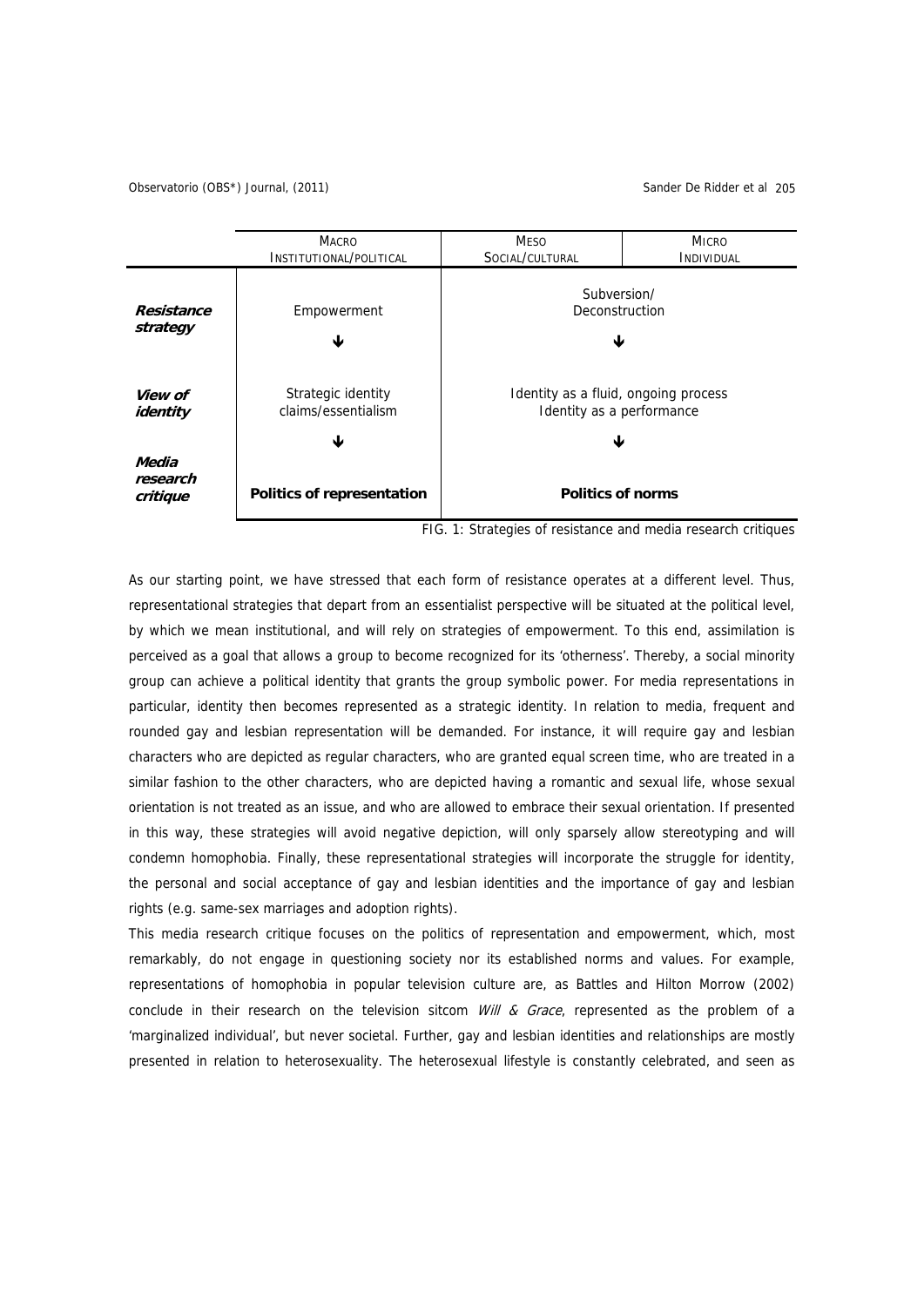more 'authentic' (Avila-Saavedra, 2009). The popular *gay male/straight female-narrative* in Will & Grace and in popular films such as My Best Friend's Wedding [\(dir. Paul John Hogan,](http://www.imdb.com/name/nm0389591/bio) 1997) shows gay and lesbians represented as a minority that wants to be like the heterosexual majority (Shugart, 2003). Therefore, gay and lesbian characters function as symbolic and political characters that, due to little individual incoherence and lacking multiple and fluid identities, persistently maintain the gender and sexual binary system (Sedgwick, 1990). Consequently, in media and popular culture, heterosexuality is – at all times – the default performance that is made hegemonic in these numerous representations of gay and lesbian identities. These issues need to be addressed when criticizing representations in popular culture. This becomes possible when adopting a media research critique based on a politics of norms. The resistance strategies this critique employs are subversion and deconstruction. Rooted in post-structuralism and queer theory, these strategies aim to defy the discursive power of heteronormativity. Here, representational strategies will tackle how norms mobilize individuals into fixed identity positions, and expose how gay, lesbian and straight identities are represented as fixed, articulated as desiring to be normal, like the 'heteronormal' majority, often with a focus on the nuclear family. By representing queers as either oppressed by heteronormative discourses, or offering counter-discourses that envision a social reality for queers outside of heteronormativity, media representations of gay and lesbians can engage in deconstructing or subverting the hegemonic power of heteronormativity. When critiquing media products, it is of major importance to look beyond this social and cultural system of norms, since sheer representation and visibility do not suffice to achieve social change. A subversive strategy of resistance, as elaborated by Judith Butler (1999), draws out the problem of heteronormativity, because it emphasizes the problem of normativity in general. Subversion questions cultural practices, and shows where norms operate through the parody of cultural practices (e.g. cross-dressing, butch/femme performances). Grotesque and enlarged acts can be useful because the optimal operation of a norm is invisible (Chambers & Carver, 2008, p. 146). Although the political and pragmatic outcome of subversion and/or radical deconstruction is questionable, it is valuable in media representations as an alternative strategy. The drama series *Queer as folk*, both the British and American versions, can be seen as subversive as it primarily depicts gay characters. Initially, this radical inversion feels odd because it indicates the heteronormative standard.

When assessing media representation of popular culture, the strategies of empowerment and subversion/deconstruction should not be seen as opposites, but as elements that enforce and promote one another. For instance, the politics of representation can be employed to fight for same-sex marriage rights. Queer theorists, such as Michael Warner (1999), have reproached the identity politics movement for making same-sex marriage a political issue, stating that marriage should, in fact, be seen as yet another institution that legitimates other forms of heteronormative oppression. We agree with the reproach that the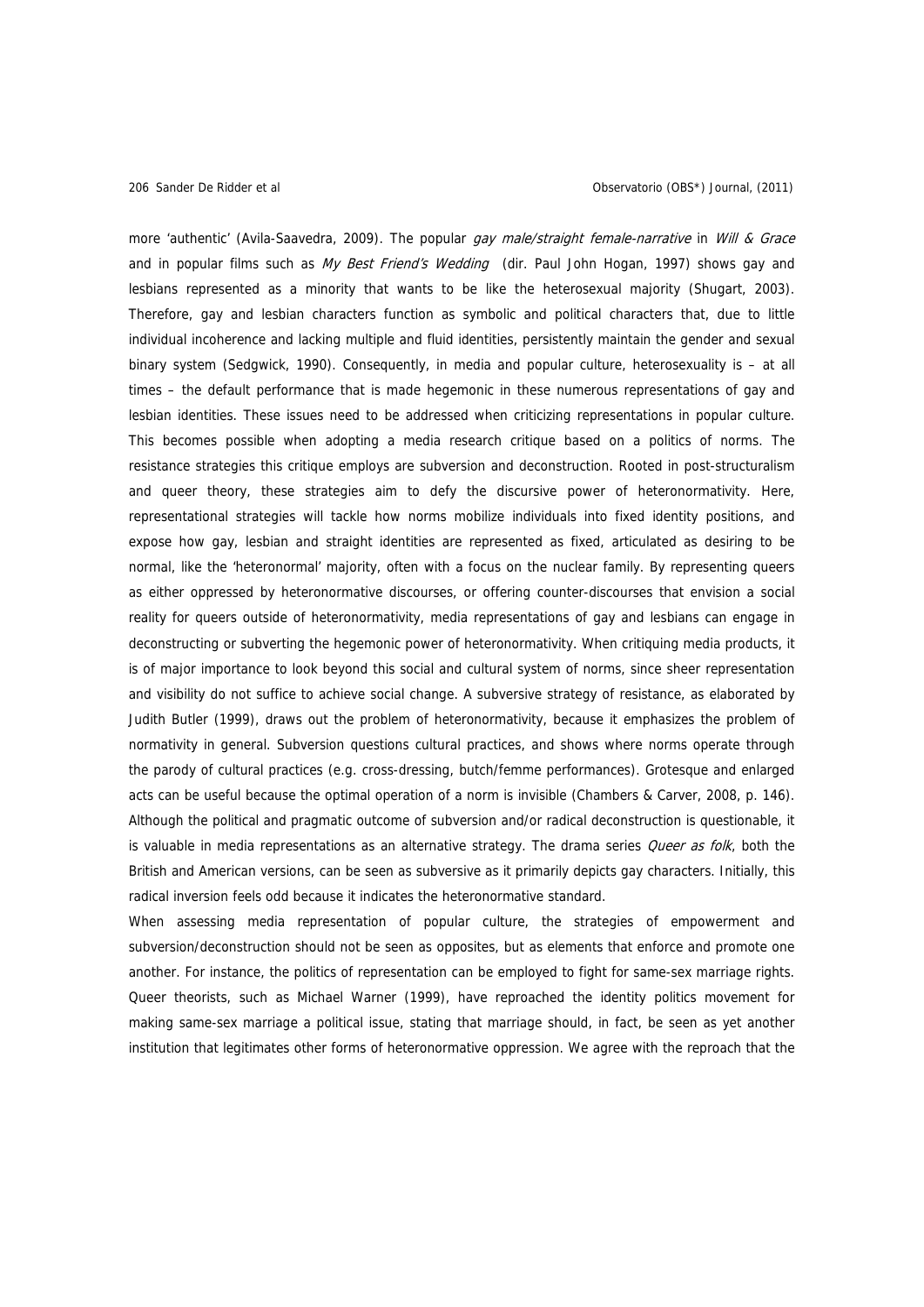institution of marriage holds mechanisms of oppression, but argue that subversion and a politics of norms may be able to deconstruct these oppressions from within the institution, or even redefine the institution. However, same-sex marriage rights need to be recognized first, in order to be able to successfully subvert the institution, without having to limit the subversive practices to heterosexual marriages. With regard to media representations, it can be argued that individual representations of queers who, for instance, do not define their sexual identity as 'gay' or 'lesbian', and who articulate their gender on a continuum between masculinity and femininity, offer a liberating and transgressive image of sexuality and gender outside the borders of heteronormativity. However, these representational strategies depend equally upon those earlier strategies that fought symbolic annihilation, brought gays and lesbians to the screens, and that root for a political and emancipatory vision of gay and lesbian rights. Academic perspectives on media representation of gay and lesbian identities, which endorse an emancipatory goal, should therefore rise above the strong polemic debates and acknowledge that both resistance strategies in popular culture, and empowerment and subversion/deconstruction, reinforce each other and have the potential to operate as catalysts in the mediation of social change.

### **Taking a look at contemporary 'gay television': the case for gay channels**

So far, we have argued that adopting a politics of representation and a politics of norms is indispensable when evaluating the contemporary products of popular culture. In addition, we looked into resistance strategies that are based on different views of identity. A politics of representation emphasizes a strategic identity that empowers minorities, while a politics of norms operates from a queer theorist perspective that rejects civil-rights strategies but subscribes to counter-discourses and queer reconstructions by subverting the popular culture. In this part we will further elaborate on the different approaches which we mentioned by means of examples. We will consider so-called 'gay' and 'lesbian' channels (e.g. Logo, Here!, Gaysat.tv, OUTTV, …) as cultural products that employ both strategies of resistance at different levels. Gay television can be considered a text that is 'gay' because of the sexuality of the audiences, producers and/or the content itself. By 'gay and lesbian channels' we refer to those television channels that are primarily aimed and marketed at LGBT audiences. Notice that we are only considering the more 'mainstream' gay and lesbian channels, which should be dissociated from adult pornographic channels of which HARDtv (Canada) and XMO (the Netherlands) are examples. In addition, it should be stressed that our overview is nonexhaustive but provides illustrations for the theory. We will discuss those channels through a qualitative structural analysis, based on the programming strategies, genres and program descriptions. Since the context is of major importance, we will also look at some press articles related to these channels. Further,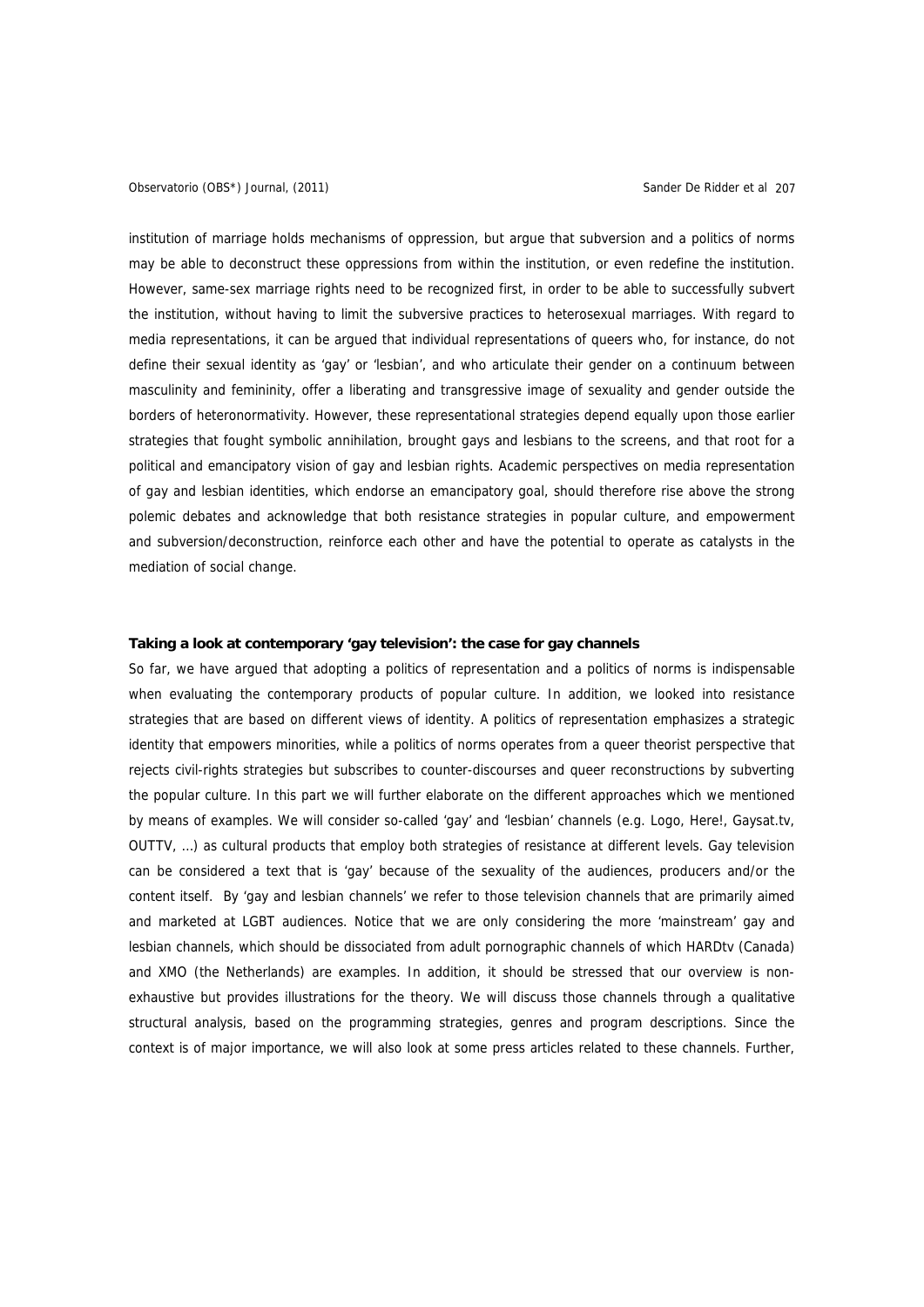we will also look at the channels' websites, because far reaching convergence is abundant in a postbroadcasting media landscape.

How are these channels to be evaluated as popular cultural products when considering an emancipatory approach which emphasizes media as instrumental in propelling the changing perception of gay and lesbian identities (cfr. supra)? We distinguish three levels to answer this question: Firstly, there is the level of the channel itself, which exists among other mainstream cable channels. Secondly, there is the overall program schedule. Thirdly<sup>2</sup>, there is the level of the programs' content.

The fact that gay and lesbian channels do exist next to other channels is political, since it is a way of establishing clear strategic gay and lesbian identity claims within a mainly 'domestic medium and, as such, closely associated with the home, the family, the quotidian; in other words, the heteronormative' (Davis & Needham, 2009, p. 6). Besides, these channels label themselves as clearly 'gay'. With regard to Logo, the channel's website highlights its bond with the gay and lesbian community: 'The LGBT world has a place all its own with Logo, the new lesbian & gay network from MTV Networks' (Viacom, 2008). TIMM TV<sup>[3](#page-11-0)</sup>, a German channel with the motto 'Wir lieben Männer', positions itself with an essentialist brand promise and clear identity. Moreover, there seems to be a link with civil rights, emancipation, activation and the right for an own television channel, explained MTV chairman,<sup>[4](#page-11-1)</sup> Tom Freston, at the start of Logo (Seckler, 2004). This political fight for representation, as we elaborated earlier, results from the historic struggle against symbolic annihilation, which brought gays and lesbians to the screen. When thinking about a politic of norms one could argue that, gay channels are not very different from other television channels. They use the same codes or templates to produce television texts, websites, etc. As TV Watcher Allesandra Stanley writes in The New York Times: 'Gay Cable's Like Straight, Except for Nervous Jokes' (Stanley, 2005). Those channels depart from the standard cultural codes when they transform these into queer texts that may offer significant gender play. This subversion can be read as a queer statement that presents an alternative to the overload of heteronormative shows on television:

'The striking thing about Logo, a new cable channel owned by Viacom, is how much it looks like the rest of cable television. It has movies, a wedding makeover show, travel tips, a reality show about a young guy starting his own business, and lots of sexy music videos and raunchy comedy routines.' (Stanley, 2005).

As was made clear in the last citation, at the level of the overall program schedule, gay and lesbian channels offer a broad range of genres, comparable to most mainstream television channels. When looking at the program schedule of the Dutch OUTTV<sup>[5](#page-11-2)</sup>, we notice the inclusion of fiction, such as comedy, fantasy, drama and full-length films. Furthermore, there is also room for factual programs about travelling, lifestyle

<sup>&</sup>lt;sup>3</sup> At the moment when writing this paper (September 2010), the German gay and lesbian channel TIMM TV just stopped broadcasting.<br><sup>4</sup> The gay channel Logo is part of Viacom's MTV unit.<br><sup>5</sup> We looked at the program schedule

<span id="page-11-2"></span><span id="page-11-1"></span><span id="page-11-0"></span>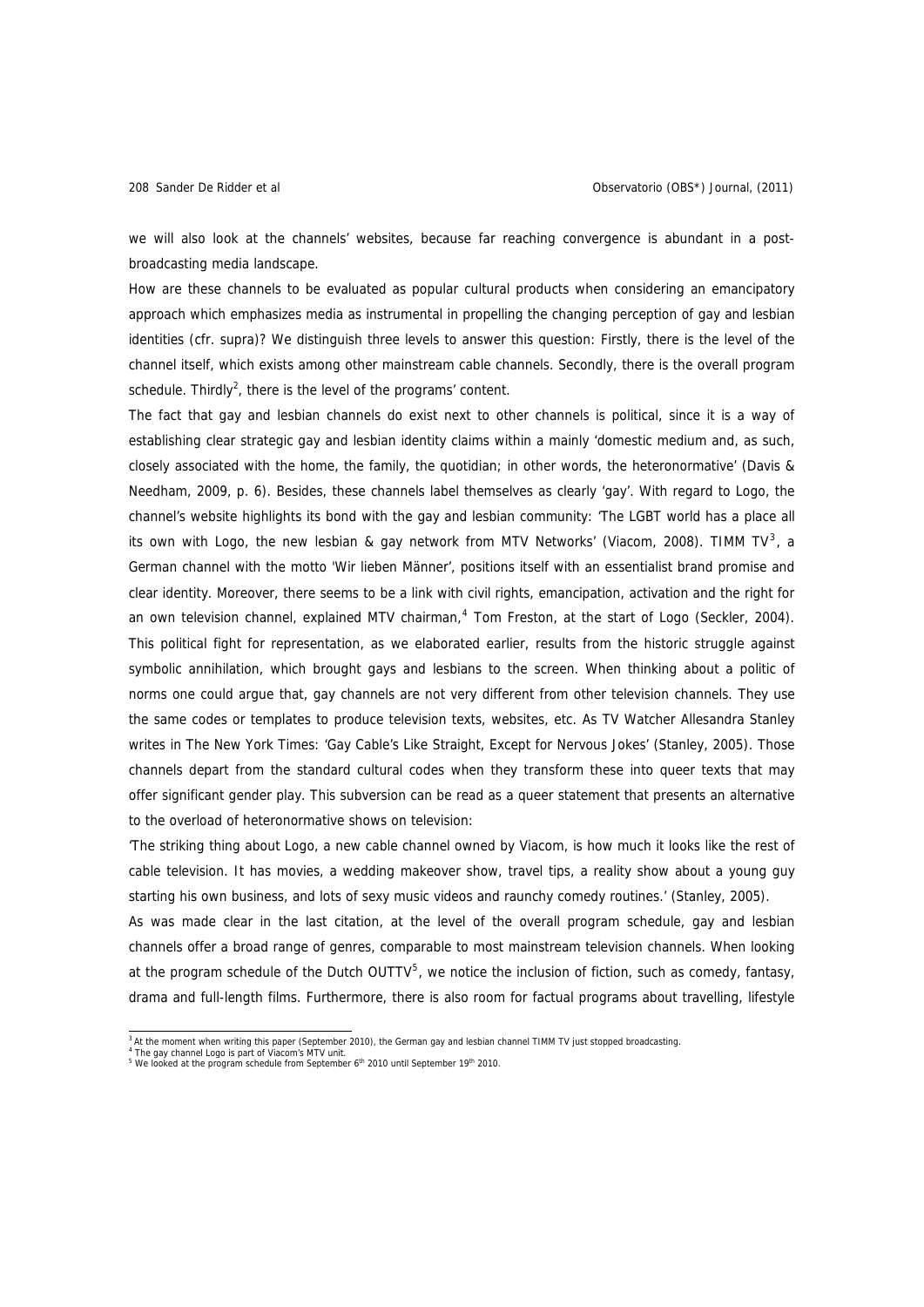and reality television. Looking at the actual programs, it is noticeable that certain shows, including, for example, *Buffy<sup>[6](#page-12-0)</sup>, Six Feet Under<sup>[7](#page-12-1)</sup>* and *Absolutely Fabulous*<sup>[8](#page-12-2)</sup>, do not have specific gay content, as does a series drama such as *Queer as Folk*. Nevertheless, through the use of camp humor and subtext, these programs become queer sensitive and are thereby absorbed into queer subculture. Queer texts, subtexts and radical transgressions of normative assumptions regarding gender and sexuality, can be found in Buffy (see Amy-Chinn, 2005) and Six Feet Under (see Aaron, 2009; Chambers, 2003). This 'mainstreaming' with an outspoken queer edge is a strong subversive play with the politics of norms. In sharp contrast, gay and lesbian channels also show programs that depict and underscore a 'fixed' gay identity such as *Dante's* Cove<sup>[9](#page-12-3)</sup>, a 'gay' remake of *Buffy* according to the Advocate:

'Colichman says he's finished production on Dante's Cove, a gay Buffy the Vampire Slayer-esque series-- "and it's really gay Buffy," he promises, "with the most beautiful cast on Earth"--and a Christmas movie starring George Hamilton.'(Jones, 2004).

However, strong identity claims can also be found in factual programs such as in the documentary series Coming Out Stories on Logo. This program is aimed at agency and empowerment, claiming gay and lesbian rights and defying homophobia through different coming out stories

Regarding the content of the programs, different strategies of representation can also be applied: While articulating multiple conflicting gender identities, and articulating a gender performance, characters play with a politics of norms which is, for example, clearly the case for the role of Spike in Buffy (Amy-Chinn, 2005). On the other hand, examples where a single character may even position himself as gay, and thereby articulate strategic essentialism, can be found in numerous factual programs on gay and lesbian channels (e.g. *Coming Out Stories*), but also as fiction in 'true story' films such as *Gray Matters* (dir. Sue Kramer, 2006), which was aired on Logo.

1

<sup>6</sup> Programmed on Logo in April 2010.

<span id="page-12-2"></span><span id="page-12-1"></span><span id="page-12-0"></span><sup>7</sup> Programmed on OUTTV in September 2010. <sup>8</sup> Programmed on TIMM TV in April 2010.

<span id="page-12-3"></span> $\frac{9}{9}$  Dante's Cove originally aired on the channel Here! but often reruns on other gay and lesbian channels such as OUTTV.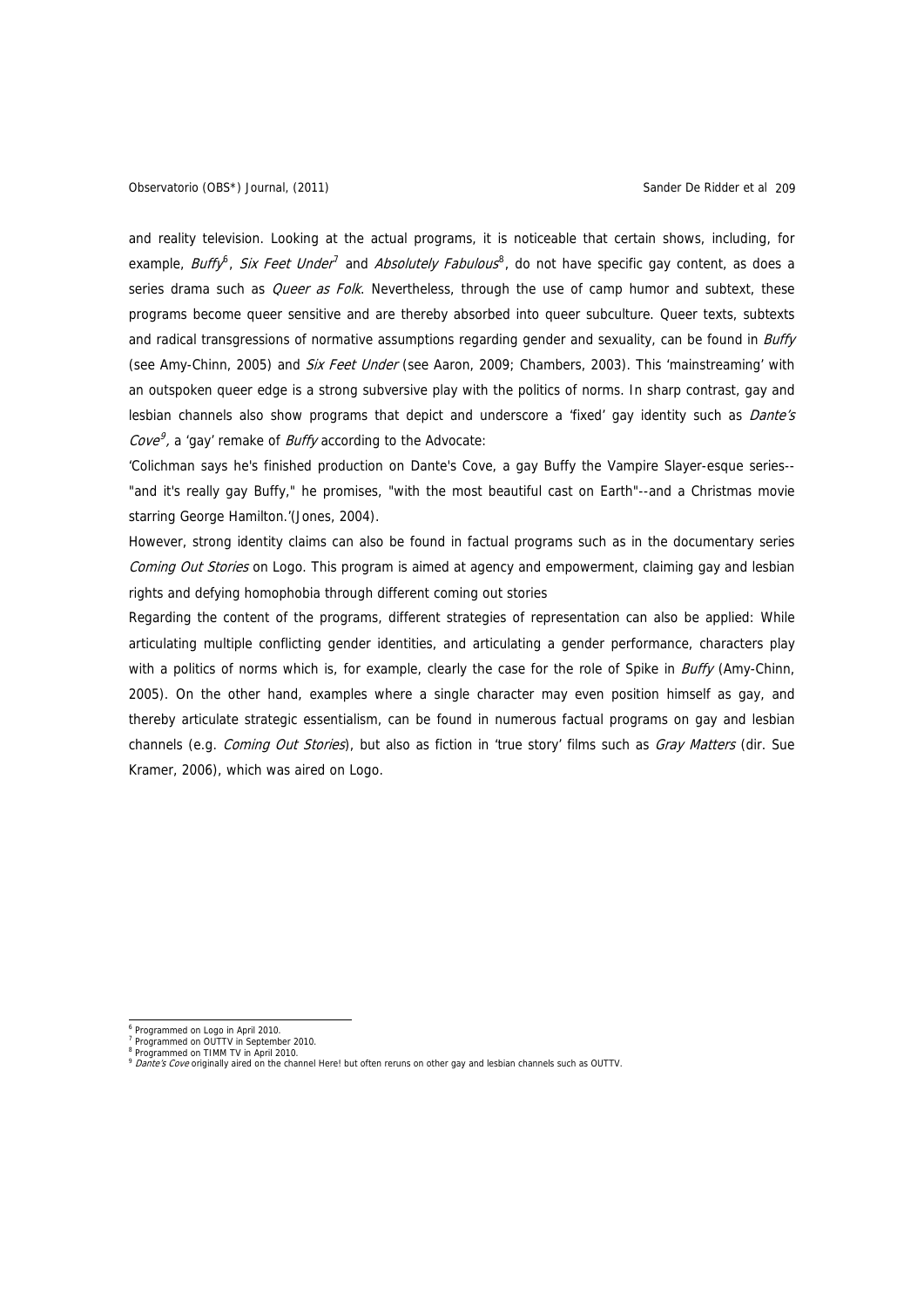#### **Conclusion**

And so we have two traditions seemingly at serious odds with each other. There is nothing unusual about this – all research positions are open to conflict within and without. Ken Plummer (Plummer, 2005, p. 370)

The examples presented from gay channels deal with a niche in popular television culture which clearly represents gay and lesbian identities. Our aim was to show that, when critiquing the phenomenon of LGBT channels in media studies, there is a need to go much further than just talking about how this brings gays and lesbians to the screen. Looked at from different perspectives, such as the politics of representation, the politics of norms, and various resistance strategies, it becomes clear that no unequivocal critiques and conclusions are possible. In the theoretical section of this paper we emphasized that each resistant strategy can offer valuable insights to the discussion and evaluation of contemporary media products. By not giving in to polemic debate between essentialist and post-structuralist views, we have tried to renegotiate queer theory's conceptual language. We have tried to emphasize the importance of a critique strongly intertwined with social realities, therefore we transgressed two different traditions. Furthermore, we believe that a harmonization between the oppositional positions of identity politics and queer theory should be employed in future research on the emancipation of gay and lesbian identities. The tendency in media and communication studies, where research reflects on only one of these two paradigms, should be challenged. Despite promising a 'pragmatic' approach to resistance and subversion in media research on gay and lesbian identities, the examples we have discussed here are all rather marginal, therefore we would like to emphasize the necessity for future media research into mainstream media phenomena which are strongly in touch with everyday life, and are highly relevant for a democratic and empancipatory approach to gay and lesbian identities. There is a great need to look with a dialectical eye.

### **References**

Aaron, M. (2009). Towards queer television theory. Bigger pictures sans the sweet queer-after. In G. Davis & G. Needham (Eds.), Queer TV. Theories, histories, politics (pp. 63-75). New York: Routledge

Amy-Chinn, D. (2005). Queering the bitch. European Journal of Cultural Studies, 8(3), 313-328.

Avila-Saavedra, G. (2009). Nothing queer about queer television: televized construction of gay masculinities. Media, Culture & Society, 31(1), 5-21.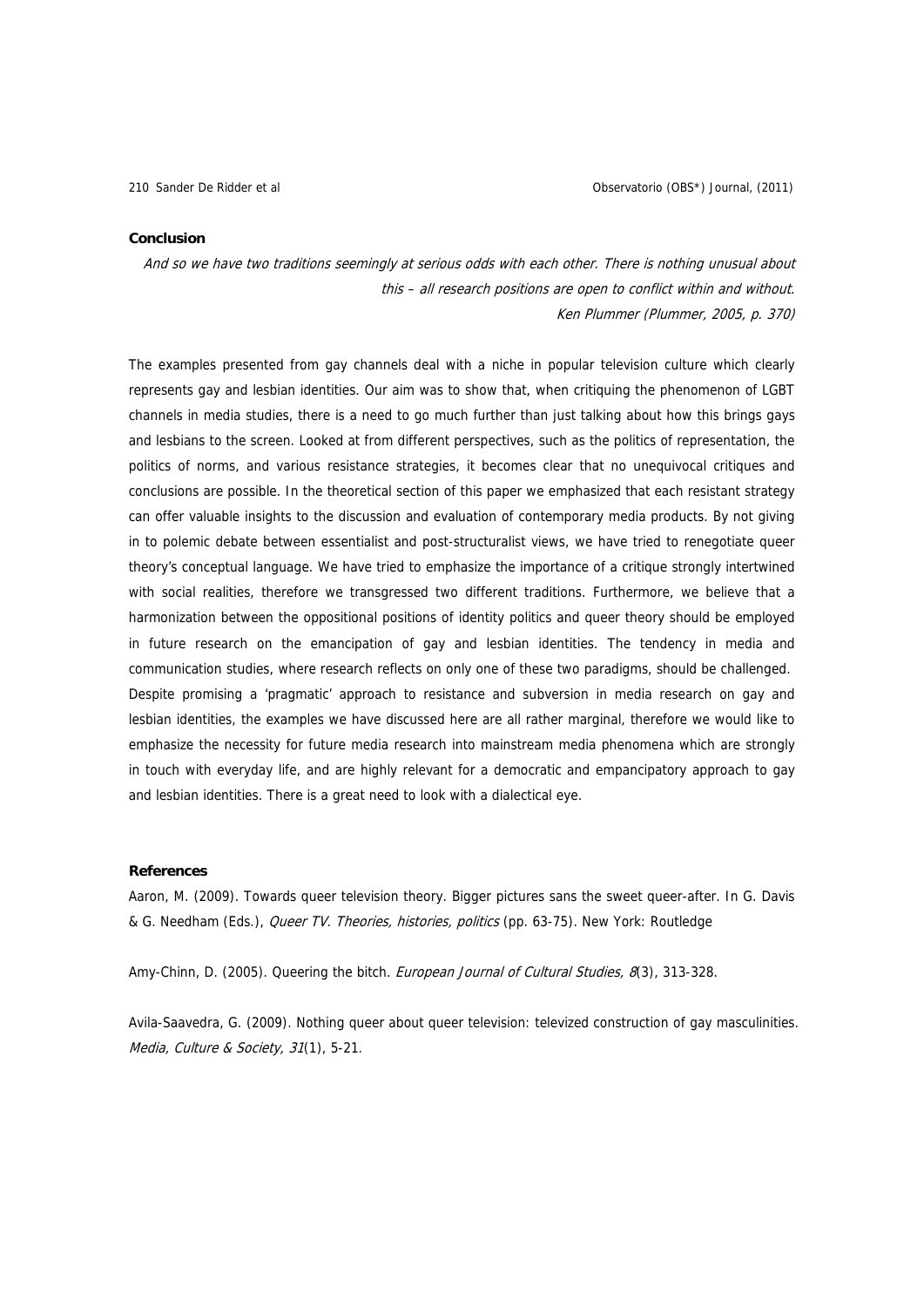Battles, K., & Hilton-Morrow, W. (2002). Gay characters in conventional spaces: Will and Grace and the situation comedy genre. Critical Studies in Media Communication, 19(1), 87 - 105.

Berlant, L., & Warner, M. (1995). What Does Queer Theory Teach Us about X? Publications of the Modern Language Association of America, 110(3), 343-349.

Bernstein, M. (2002). Identities and Politics: Toward a Historical Understanding of the Lesbian and Gay Movement. Social Science History, 26(3), 531-581.

Best, B. (1998). Over-the-counter-culture: Theorizing resistance in popular culture. In S. Redhead, D. Wynne & J. O'Connor (Eds.), The Clubcultures Reader: Readings in Popular Cultural Studies (pp. 18-35). London: Blackwell.

Brubaker, R., & Cooper, F. (2000). Beyond "identity". Theory and society, 29(1), 1-47.

Buckingham, D. (2007). Introducing identity. In D. Buckingham (Ed.), Youth, identity and digital media. Cambridge: MIT press.

Butler, J. (1999). Gender Trouble: Feminism and the Subversion of identity. New York: Routledge.

Chambers, S. A. (2003). Telepistemology of the Closet; or, The Queer Politics of Six Feet Under. The Journal of American Culture, 26(1), 24-41.

Chambers, S. A. (2006). Heteronormativity and the L Word. From a politics of representation to a politics of norms. In K. Akass & J. Mccabe (Eds.), Reading the L Word. Outing in contemporary television. New York: I.B. Tauris.

Chambers, S. A., & Carver, T. (2008). Judith Butler and political theory: troubling politics. New York: Routledge.

Davis, G., & Needham, G. (2009). Introduction. The pleasures of the tube. In G. Davis & G. Needham (Eds.), Queer TV. Theories, histories, politics (pp. 1-11). New York: Routledge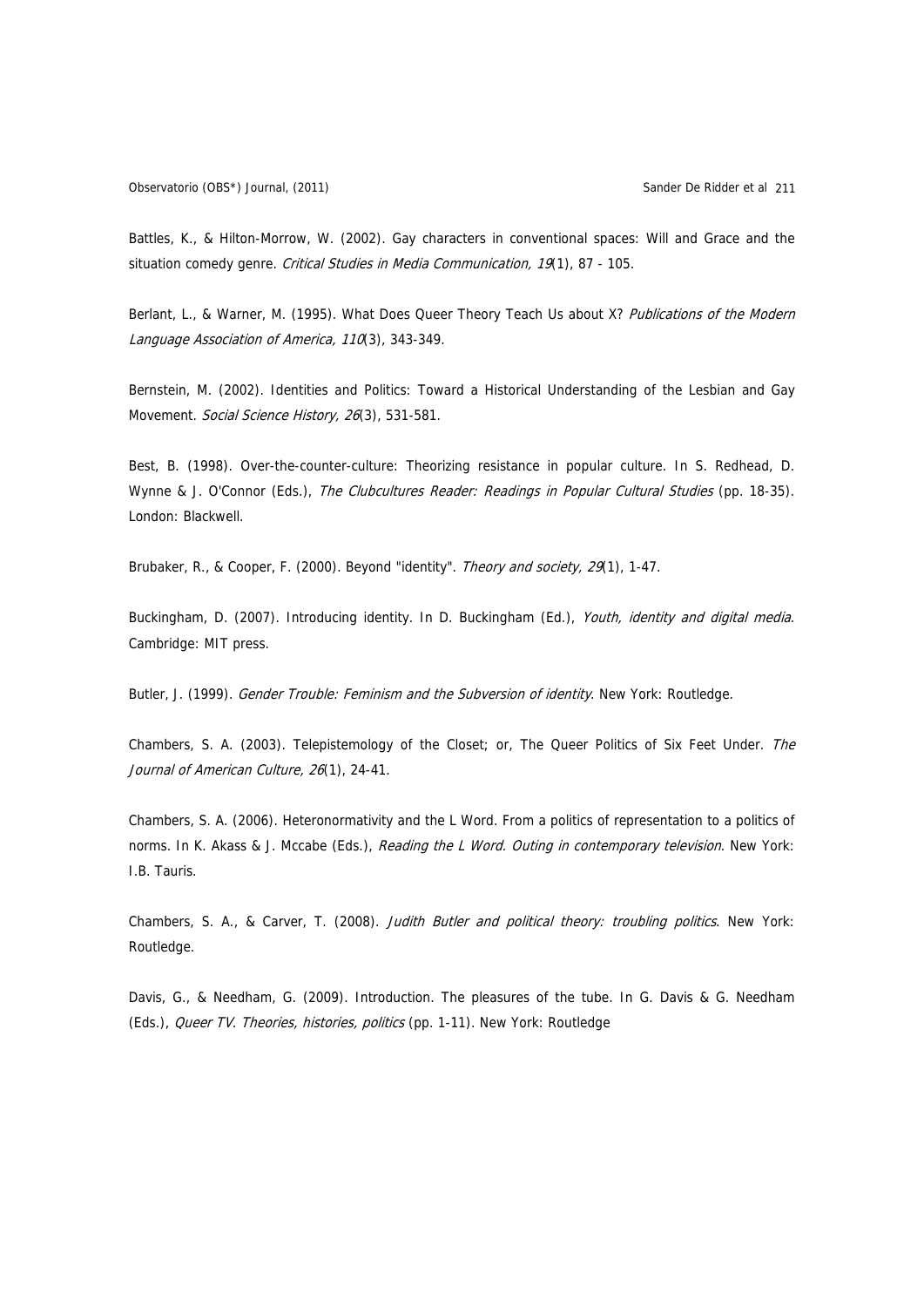De Lauretis, T. (1987). Technologies of gender. Basingstoke: Macmillan.

De Lauretis, T. (1999). Upping the anti (sic) in feminist theory. In S. During (Ed.), The cultural studies reader (pp. 307-319). London: Routledge.

Derrida, J., & Bass, A. (2003). Writing and difference. London: Routledge.

Dhaenens, F., Van Bauwel, S., & Biltereyst, D. (2008). Slashing the Fiction of Queer Theory: Slash Fiction, Queer Reading, and Transgressing the Boundaries of Screen Studies, Representations, and Audiences. Journal of Communication Inquiry, 32(4), 335-347.

Doty, A. (1995). There's something queer here. In A. Doty & C. Creekmur (Eds.), Out in culture: gay, lesbian, and queer essays on popular culture. Durham: Duke University Press.

Durham, M., & Kellner, D. (Eds.). (2006). Media and cultural studies : Keyworks Oxford: Blackwell Publishers.

Dyer, R. (2002). The culture of queers. London: Routledge.

Featherstone, M. (1995). Undoing Culture. Globalization, Postmodernism and Identity. California: Thousand Oaks.

Fenton, N. (2000). The problematics of postmodernism for feminist media studies. Media, Culture & Society, 22(6), 723-741.

Fiske, J. (1989). Understanding popular culture. Boston: Unwin Hyman.

Foucault, M. (1990). The history of sexuality, Vol1. London: Penguin.

Foucault, M., & Gordon, C. (1980). Power and knowledge. New York: Prentice-Hall.

Foucault, M., & Sheridan, A. (1977). *Discipline and punish*. New York: Pantheon books.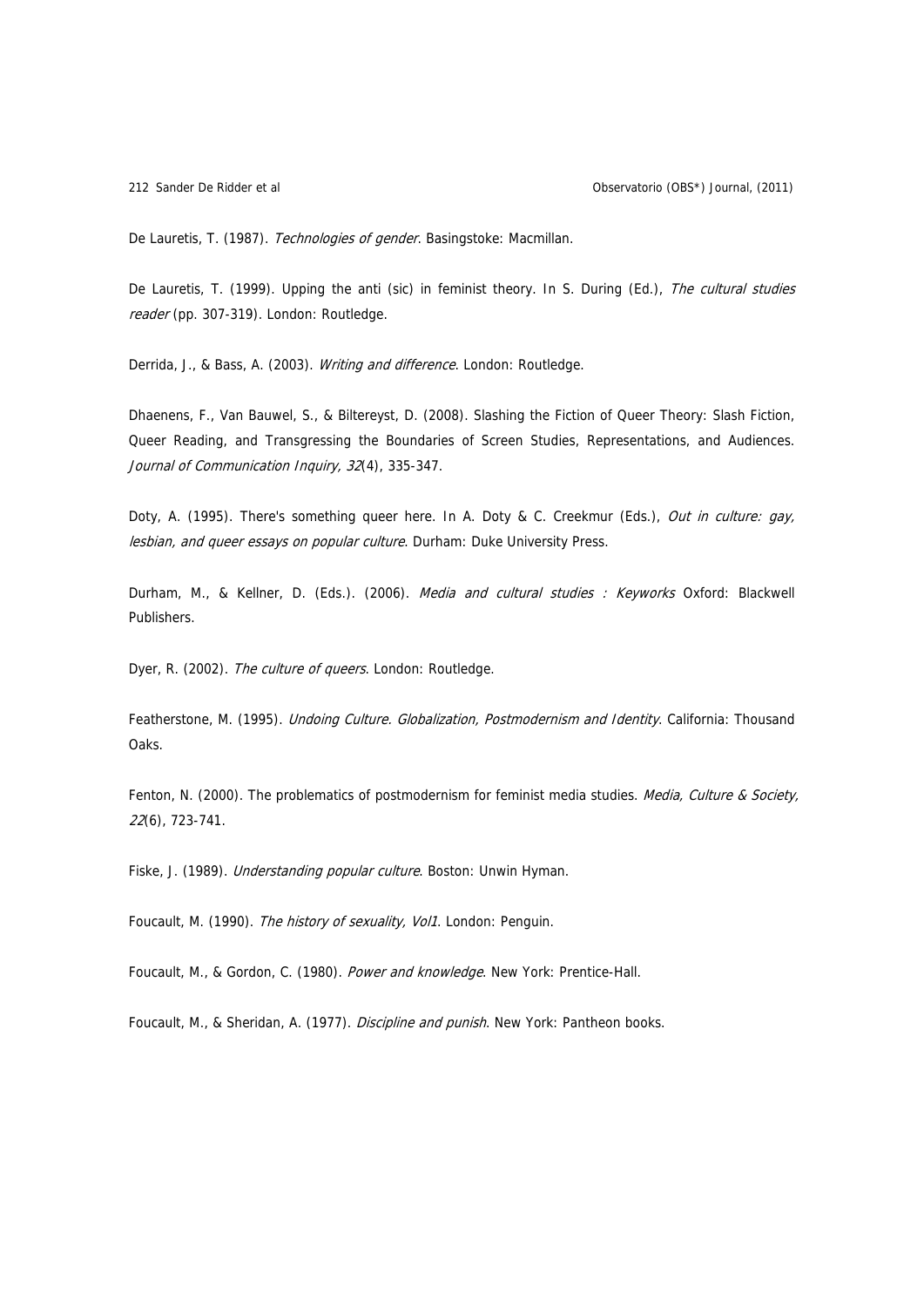Observatorio (OBS\*) Journal, (2011) Sander De Ridder et al 213

Fuss, D. (1990). Essentially speaking. New York: Routledge.

Gauntlett, D. (2008). Media, gender and identity. London: Routledge.

Giddens, A. (1994). Modernity and Self - Identity: Self and Society in the Late Modern Age. Cambridge: Polity Press.

GLAAD (2010a). Mission Statement Retrieved June 30, 2010, from<http://www.glaad.org/mission>

GLAAD (2010b). Where We Are on TV Report, retrieved June 30, 2010, from<http://www.glaad.org/tvreport>

Gramsci, A., Fulchignoni, P., & Paris, R. (1978). Cahiers de prison. Paris: Gallimard.

Gross, L. (2007). Gideon Who Will be 25 in the Year 2012: Growing Up Gay Today. International Journal of Communication, 1(1), 121-138. Retrieved from http://ijoc.org/ojs/index.php/ijoc/article/viewFile/55/21

Hall, S. (2003). Representation. London: Sage.

Halperin, D. M. (1995). Saint = Foucault. Towards a gay hagiography. Oxford: Oxford University Press.

Halperin, D. M. (2003). The Normalization of Queer Theory. Journal of Homosexuality, 45(2), 339 - 343.

Hart, K. (2000). Representing gay men on American television. Journal of Men's Studies, 9(1), 59-79.

Jenkins, R. (2008). Social Identity. London: Routledge.

Jones, A. (2004). We're Here, we're... Advocate, 52-52.

Kerry, S. (2009). "There's Genderqueers on the Starboard Bow": The Pregnant Male in Star Trek. The Journal of Popular Culture, 42(4), 699-714.

Kirsch, M. (2000). Queer Theory and Social Change. London: Routledge.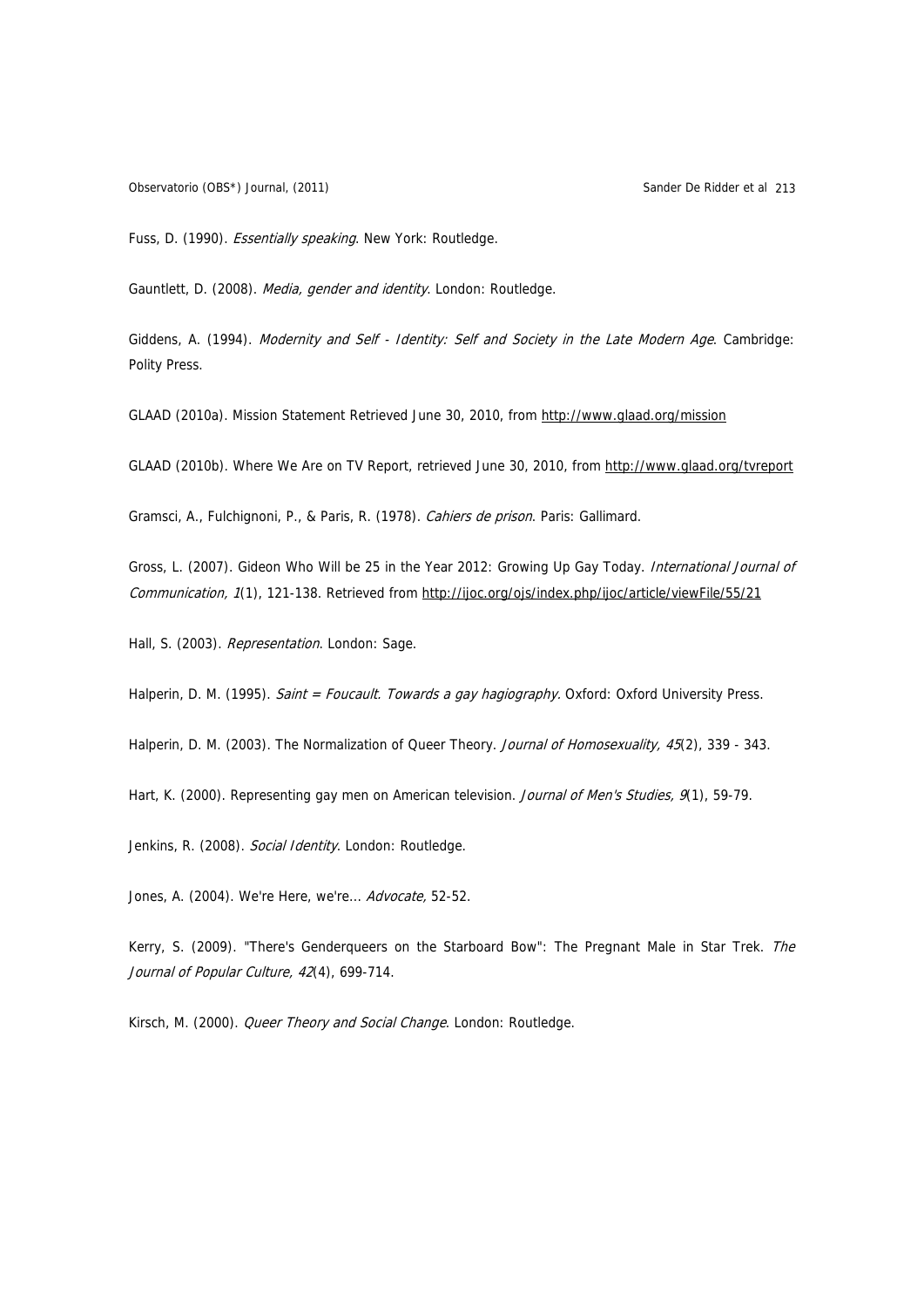Lacroix, C., & Westerfelhaus, R. (2005). From the Closet to the Loft: Liminal License and Socio-Sexual Separation in Queer eye for the straight guy. *Qualitative Research Reports in Communication*, 6(1), 11 - 19.

Mouffe, C. (1995). Feminism, citizenship, and radical democratic politics. In L. Nicholson & S. Seidman (Eds.), Social postmodernism (pp. 315-313). Cambridge: Cambridge University Press.

Plummer, K. (2005). Critical humanism and queer theory. Living with the tensions. In N. Denzin & Y. Lincoln (Eds.), The Sage handbook of qualitative research. California: Thousand oaks.

Seckler, V. (2004, May 26th ). Logo: I want my gay TV. Women's Wear Daily, 187, 12-12.

Sedgwick, E. K. (1985). Between men. New York: Columbia university press.

Sedgwick, E. K. (1990). Epistemology of the Closet. California: University of California press.

Seidman, S. (1997). Difference troubles. Cambridge: Cambridge University Press.

Shugart, H. A. (2003). Reinventing Privilege: The New (Gay) Man in Contemporary Popular Media. Critical Studies in Media Communication, 20(1), 67 - 91.

Stanley, A. (2005, September 1st ). Gay Cable's Like Straight, Except for Nervous Jokes. The New York Times. Retrieved September 14th 2010, from <http://www.nytimes.com/2005/09/01/arts/television/01watc.html>

Stein, A., & Plummer, K. (1995). "I can't even think straight": "queer" theory and the missing sexual revolution in sociology In S. Seidman (Ed.), Queer theory/sociology (pp. 129-143). Oxford: Blackwell Publishers.

Streitmatter, R. (2009). From 'perverts' to 'fab five'. The media's changing Depiction of Gay Men and Lesbians. London: Routledge.

Van Zoonen, L. (1994). Feminist media studies California: Thousand Oaks. Viacom (2008). About Logo TV, retrieved September 14th, 2010, from <http://www.logotv.com/about/>